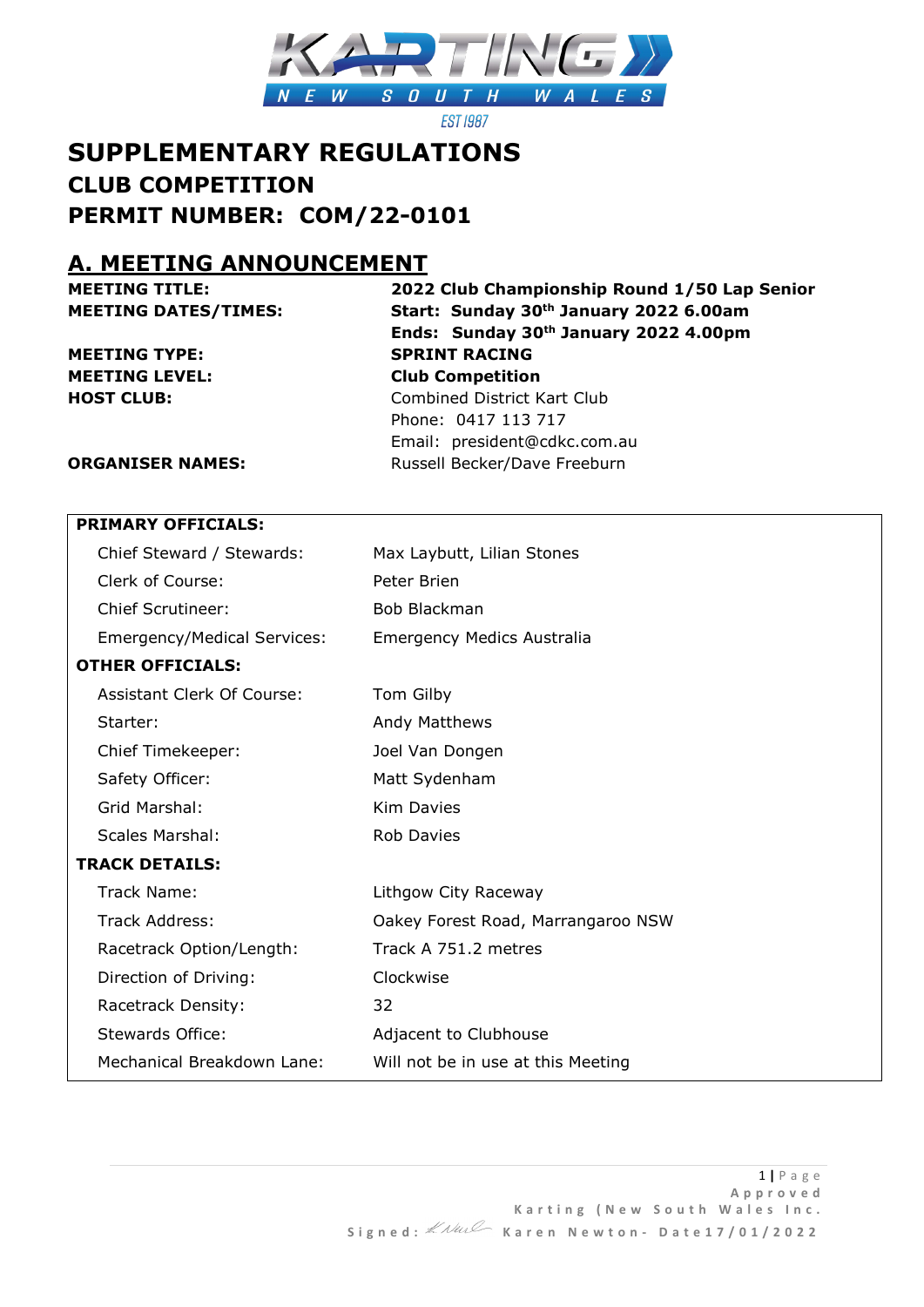

# **B. MEETING ENTRY**

#### **ENTRIES:**

Entries Open: Thursday 21<sup>st</sup> December 2021 9.00am Entries Close: Thursday 27<sup>th</sup> January 2022 23.59pm Late Entries Accepted: No

## **COMPETITION CLASSES:**

| <b>Competition Group</b> | <b>Classes to Compete</b> | <b>Weight Divisions</b>   |
|--------------------------|---------------------------|---------------------------|
| Novice & Rookies         | <b>Novice</b>             | N/A                       |
|                          | Rookies                   | N/A                       |
| 4SS Junior               | 4SS Junior                | N/A                       |
| Junior                   | Junior                    | Light, Heavy              |
| Junior Performance       | Junior Performance        | N/A                       |
| Senior & Senior Classic  | Senior                    | Light, Heavy,             |
|                          | Senior Classic J          | Light, Heavy,             |
|                          | Senior Classic S          | Light, Heavy,             |
| Senior Performance       | Senior Performance        | Light, Heavy,             |
| Tag Restricted           | Tag Restricted            | Light, Heavy,             |
| Tag 125                  | Tag 125                   | Light, Heavy              |
| 4SS Senior               | 4SS Senior                | Light, Heavy, Super Heavy |
| 50 lap Senior Classic    | Senior                    |                           |

## **ENTRY FEE(S):**

The Entry Fee for each Class / Division at this Meeting including GST is as follows:

| Novice, Rookies & Juniors: | \$120.00               |
|----------------------------|------------------------|
| Seniors:                   | \$120.00               |
| <b>Second Entries:</b>     | \$90.00                |
| 50 lap Senior:             | \$10.00                |
| Late Entry Surcharge       | <b>NO LATE ENTRIES</b> |
|                            |                        |

#### **ENTRY PROCEDURE:**

Each Entry for this Meeting may be made using the KNSW MyKarting™ Portal. Payment of the Entry Fee can be made as follows:

Via the Portal - Using your Credit Card: Visa, Mastercard.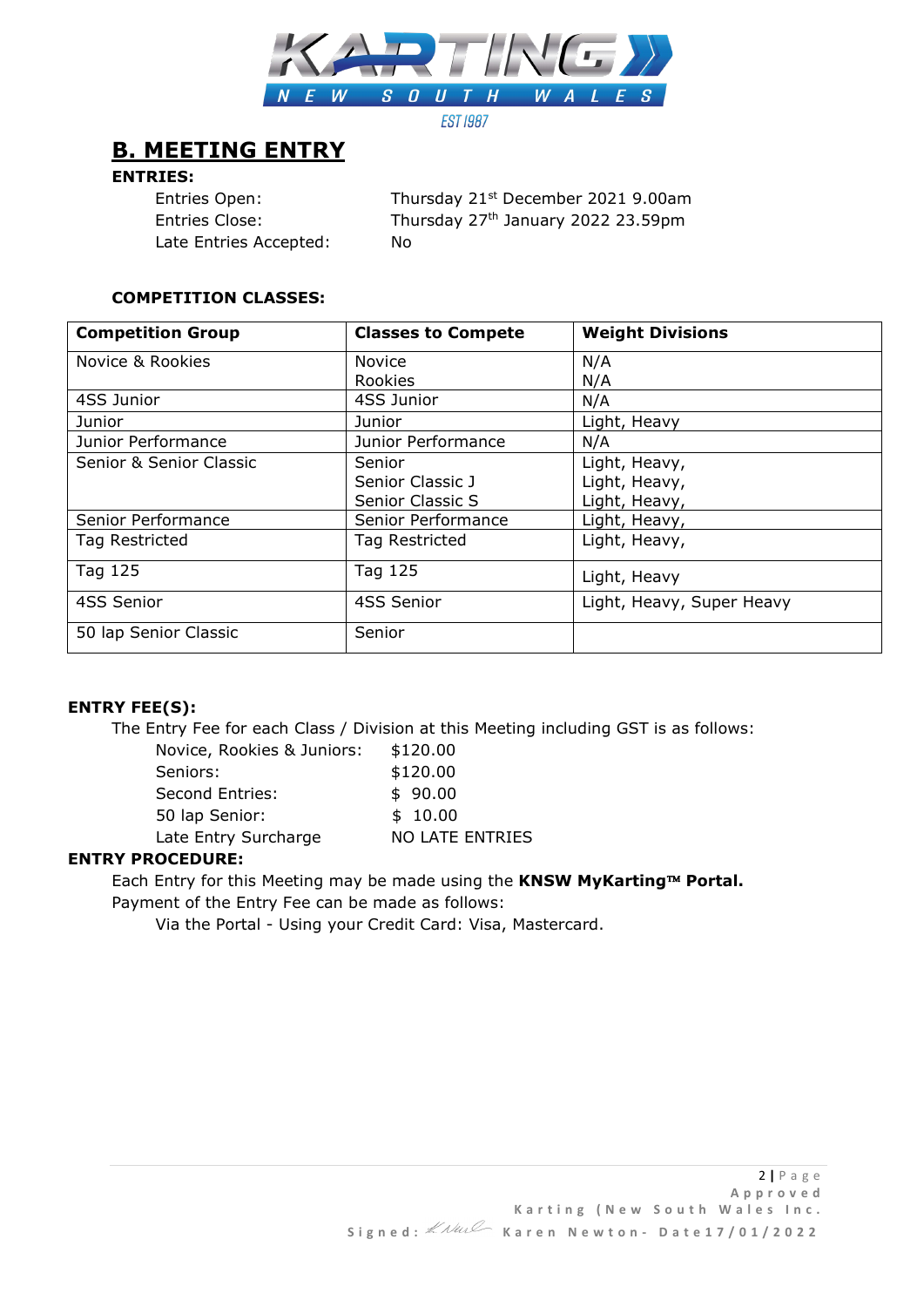

# **C. MEETING FORMAT**

## **FORMAT OF GROUP/CLASS/DIVISION RACING:**

| Practice   | There will be a 5 minute practice session. |                                             |  |
|------------|--------------------------------------------|---------------------------------------------|--|
| Qualifying | There will not be qualifying               |                                             |  |
| Race       | Laps                                       | <b>Grid Determination</b>                   |  |
| Heat 1     | 8 Laps                                     | Grid will be based off Random Grid          |  |
| Heat 2     | 8 Laps                                     | Grid will be based off Radom Grid           |  |
| Heat 3     | 10 Laps                                    | Grid will be lowest points from heats       |  |
| Final      | 15 Laps                                    | Grid will be finishing position of prefinal |  |
|            |                                            |                                             |  |

#### **50 lap senior race detail.**

The 50-lap race will take place after the finals of class racing. The race entry is open to all senior drivers entered, karts in this race must comply with Tag restricted or senior performance class rules. The first 32 entries will be accepted. The start grid or will be fastest class karts to the front and each class will be gridded in reverse order of the class final for that class. Each class will be given a time handicap that is based on recent lap records at Lithgow City Raceway.

#### **POINTSCORE SYSTEM:**

Finishing Position Points:

 $\boxtimes$  Zero points system (0,2,3,4,5,6,7,8,9,10,11,12,13,14,15,16,17,18,19,20, etc) DNF will receive Field +1 points, DNS will receive Field +2 points, DSQ will receive Field +3 points.

#### **TROPHIES & PRIZES:**

Trophies/awards will be determined by Final Only counts.

Trophies will be awarded for EVERY class (not group) that meets the entry numbers club

policy below.

- •Junior and Cadet classes
- •7 or more entries, 1st to 5th
- •6 entries 1st to 4th
- •All Classes
- •5 entries 1st to 3rd
- •4 entries 1st and 2nd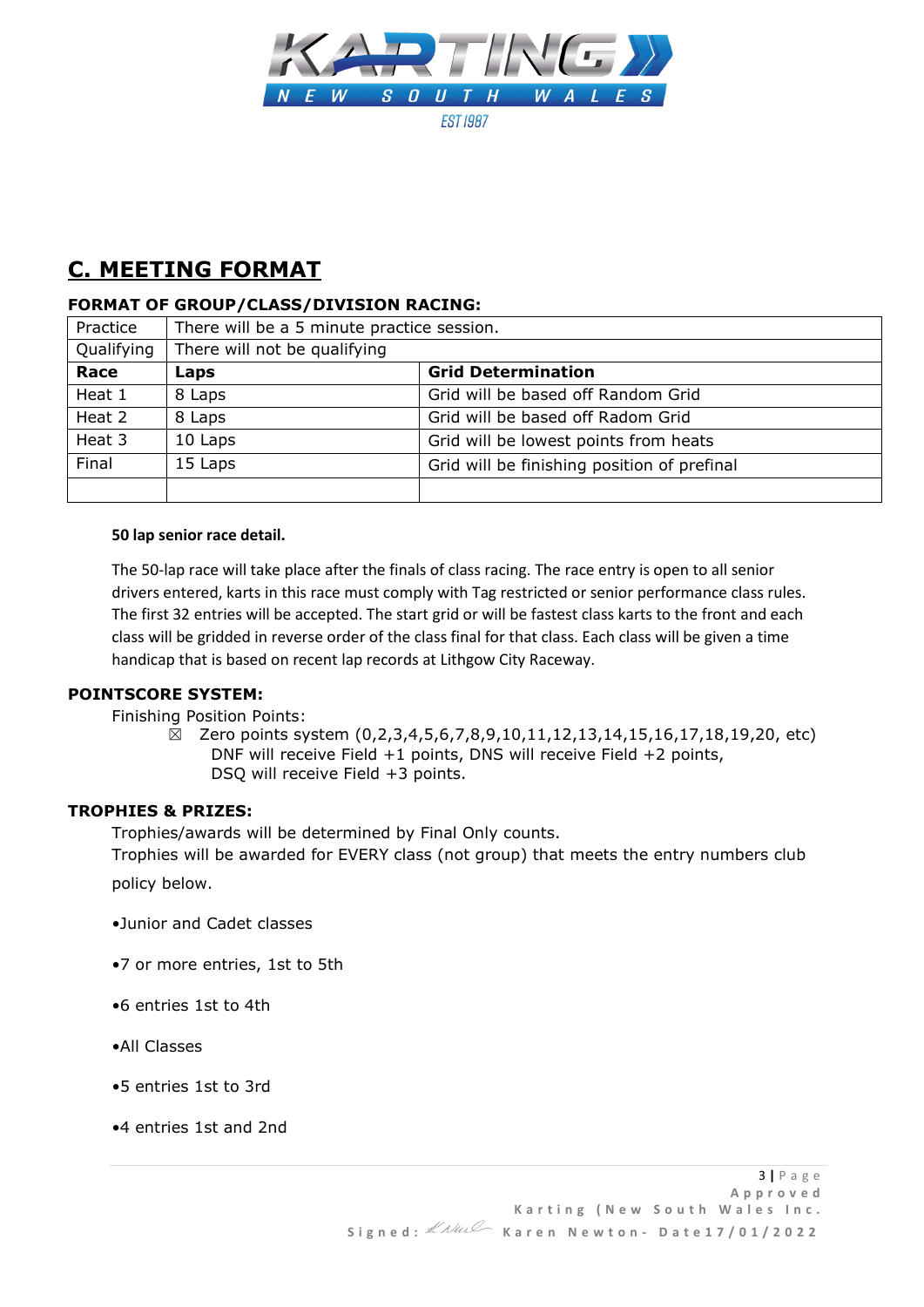

 $\bullet$ 3 entries  $1^{\text{st}}$ 

2 or less entries, no Trophies awarded.

Other prizes and awards may also be presented at the discretion of the Club/Organiser.

# **D. MEETING TIMETABLE**

| <b>DATE</b><br><b>DAY</b> | TIME               | <b>ACTIVITY / COMMENTS</b>                                 |
|---------------------------|--------------------|------------------------------------------------------------|
| Sunday 30th               | 6.00am             | Track Gates open.                                          |
|                           | 7.00am             | Canteen opens.                                             |
|                           | 7.15am             | Scrutineering.                                             |
|                           | 7.45am             | Drivers Briefing - via electronic or mic (no congregating) |
|                           | 8.00am             | Practice, Qualifying & Racing.                             |
|                           | 1.00 <sub>pm</sub> | (Approx) Lunch Break.                                      |
|                           | 1.30 <sub>pm</sub> | Racing continues.                                          |
|                           | 3.30pm             | (Approx) Racing completed.                                 |
|                           | 4.00pm             | (Approx) Presentation.                                     |
|                           |                    | (Must be minimum of 30 mins after Racing completion).      |

# **E. MEETING CONDITIONS**

# **CONTROL FUEL:**

Control fuel won't be used at this meeting.

# **F. CLUB/TRACK REQUIREMENTS**

# **MEDICAL SERVICES:**

Any Medical assistance that is required outside of the operating hours when Karts are not on the Race Track please contact 000. The address to give to the Emergency Services is: Lithgow City Raceway, Oakey Forest Road, Marrangaroo NSW

## **RACE TRACK ENTRY:**

Once Karts start moving and the out-grid gate(s) are closed, there will be no further entry of Karts, persons or equipment to the Race Track, until the completion of practice/racing and all Karts are stopped.

# **KART RETRIEVAL:**

Retrieval of Karts is at the discretion of the Clerk of Course.

Pit Crew must only enter the Race Track area when permitted by the Grid Marshall or Clerk of Course, and then only if wearing a HIGH VISIBILITY Safety Vest or Clothing on the upper torso.

## **ANIMALS:**

Subject to the applicable laws which may govern the access of animals, no animals are allowed anywhere within the Track precinct, other than Registered Service Dogs.

## **OTHER:**

No dumping of Fuel or Tyres, please make your own arrangements. No unlicensed driving of motor vehicles permitted at the Track. No Kart engine starts any day before 8.00am or during Drivers Briefing.